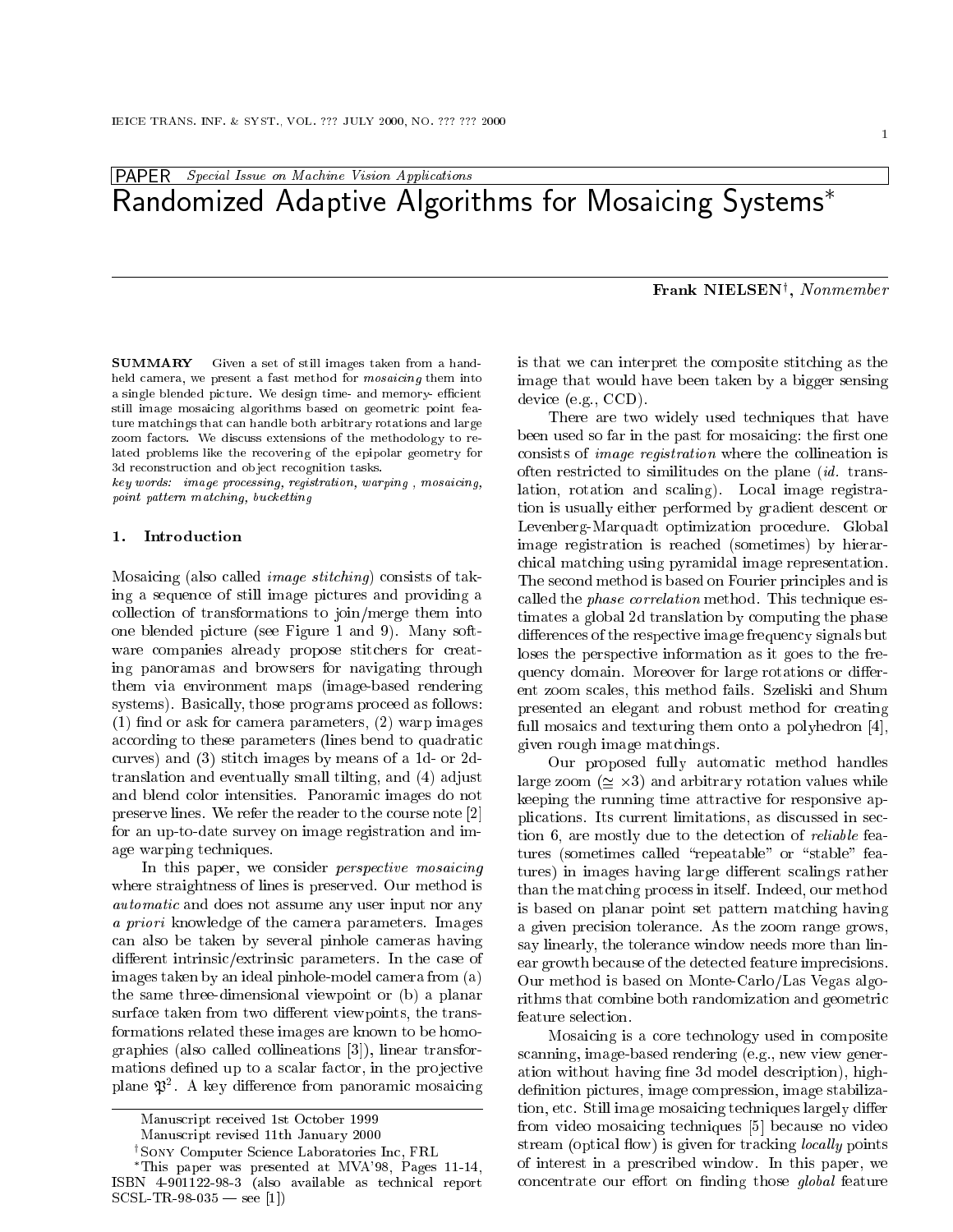#### 2. Feature-based mosaicing

Let  $I_1$  and  $I_2$  be two pictures taken from the same optical center. We first start by detecting geometric feature (points, edges, triple junctions, etc.) sets  $S_1 = \{L_1, ..., L_{n_1}\}\$  ( $n_1 = |S_1|$ ) and  $S_2 = \{R_1, ..., R_{n_2}\}\$  $(n_2 = |\mathcal{S}_2|)$ . For example, points are extracted by a Harris-Stephens corner detector or even more reliably (at the expense of a small increase of the running time) by a Kanade-Lucas-Tomasi's intensity gradient approach. A collineation or homography is defined by the pairing  $L_i \leftrightarrow R_i$  of 4 points  $\{L_i\}_i$  of  $S_1$  with 4 other points  $\{R_i\}_i$  of  $S_2$  in general position. Let **H** be such a transformation. Let  $L_i$  and  $Q_i$  be the pixel points in image  $I_1$  and  $I_2$  that are the respective perspective projection of the same physical three-dimensional points  $M_i$ . Using the homogeneous 2d coordinates for  $L_i$  and  $R_i$ , we get:

$$
R_i = \left(\begin{array}{c} x_i' \\ y_i' \\ z_i' \end{array}\right) = \mathbf{H} L_i = \left(\begin{array}{ccc} h_{11} & h_{12} & h_{13} \\ h_{21} & h_{22} & h_{23} \\ h_{31} & h_{32} & h_{33} \end{array}\right) \left(\begin{array}{c} x_i \\ y_i \\ z_i \end{array}\right)
$$

with  $L_i = \left(\frac{x_i}{z_i} \frac{y_i}{z_i}\right)$  and  $R_i = \left(\frac{x_i}{z_i}\right)$  $(L_1^T L_2^T L_3^T L_4^T)$  and  $\mathbf{Q} = (R_1^T R_2^T R_3^T R_4^T)$  be 3x4 matri- $\frac{y_i}{z'}$ ). Let  $\mathbf{P}$  = ces. Then, we get  $\mathbf{H} = \mathbf{Q}\mathbf{P}^T(\mathbf{P}\mathbf{P}^T)^{-1}$ .



Fig. 1 Mosaicing of 4 images (Stanford University).

Considering only homographies defined by feature

correspondences, we have as many as  $4! {n_1 \choose 4} {n_2 \choose 4}$ possible transformations (Example: for  $n_1 = n_2 = 40$  we have more than 200 billion induced homographies. In comparison, we have only about 1.2 millions panoramic transformations). The naive algorithm which consists in scoring one-by-one each homography and reporting one which has the best score is therefore not scaleable  $(O(n^8)$  homographies, where  $n = \max\{n_1, n_2\}$ .



Fig. 2 Registration process synopsis: Geometric filtering selects potential feature candidates (feature space) that generate plausible transformations, i.e. reasonable zoom values, not too large rotations, etc. (transformation space)

If we consider anchored corners (a corner point and two half-line segments emanating from it) as features [6], the homography can be found by pairing only two anchored corners. Although the running time increases for detecting these elaborated templated features by non-linear minimization techniques, the core bottleneck is still the  $O(n^4)$  combinatorics of the allpairing approach. In this paper, we present an ecient scheme to select only a few (homographies) of them that are plausible to give birth to potential solutions.

The outline of the proposed algorithm is as follows (see also Figure 2):

- $\mathbf{F}$  from independent from independent from independent from independent from independent from independent from independent from independent from independent from independent from independent from independent from ind
- Give a set T of homographies satisfying geometric constraints and matching at least a given fraction of the point sets.
- Score each homography of <sup>T</sup> and choose one with highest quality (eg., score).

Once this global matching has been found, we re fine the image quality by the following process: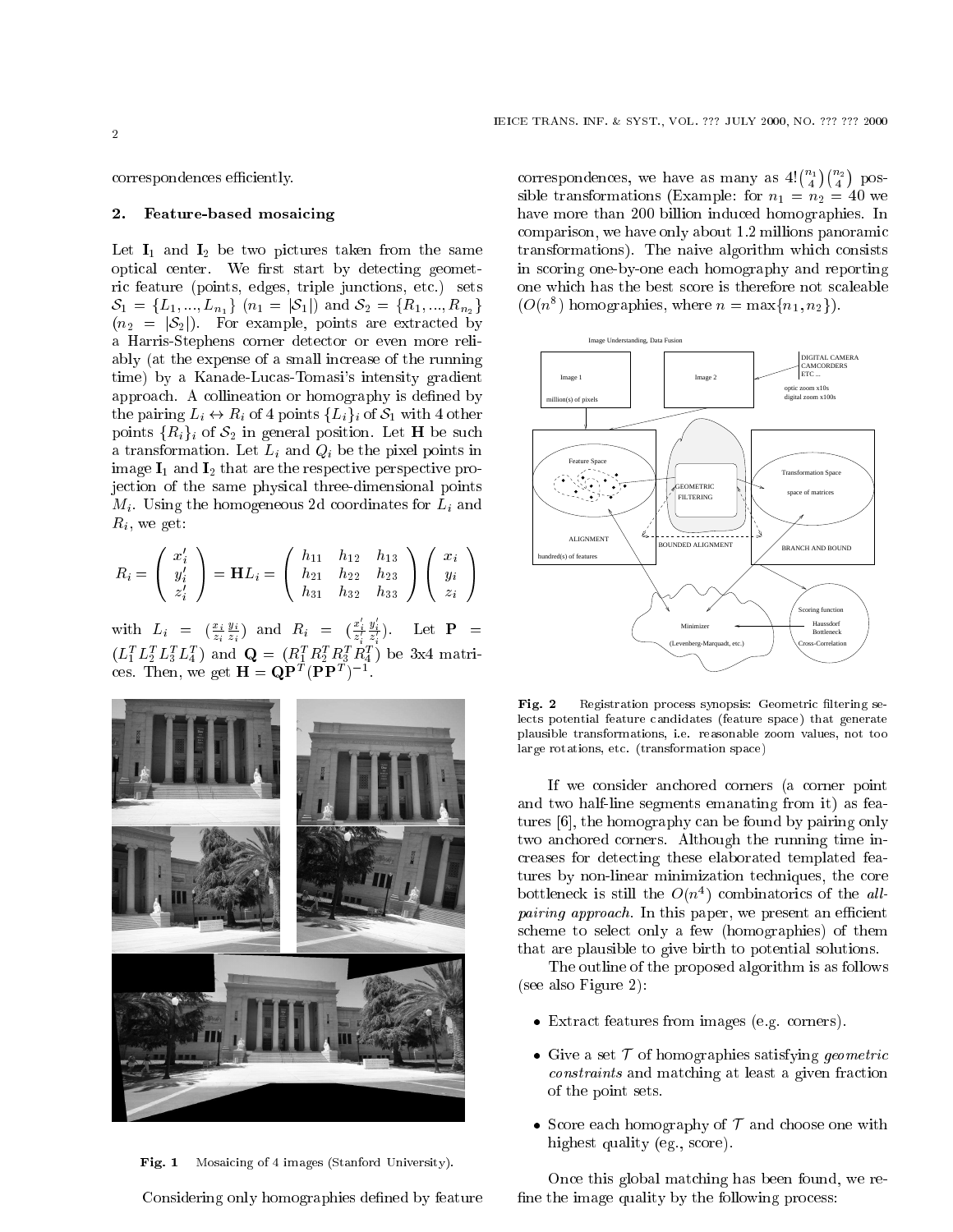- Perform local optimization (subpixel analysis) on features. This step is required because we deal with pixels and not points! We can use also a gradient descent or Levenberg-Marquadt method on pixel intensities.
- Perform local optimization by perturbating coe cients of the homography matrix (compensate for lens aberration).
- Warp images (deghosting techniques and pixel amplication).
- Correct intensity and blend images.

#### 3. Scoring transformations

Once a transformation H has been chosen as a potential candidate (H is induced by 4 correspondence pairs), we have to evaluate its score. We initially attach to each detected feature a vector of characteristics describing the neighborhood where the feature has been extracted (e.g., intensity values, qualitative measures). We say that a point  $L_1$  in  $S_1$  matches a point  $R_1$  in  $S_2$  for a commeation  $\mathbf{H}$  if  $u_2(\mathbf{R}_1, \mathbf{H}L_1) \geq \epsilon$  (for some pre- $\sum_{i=1}^{\infty}$   $\sum_{i=1}^{\infty}$  and if their corresponding qualitative features correlate satisfactorily. We call this match an  $\epsilon$ -match. Let  $\mathbf{H}\mathcal{S}_1$  be the set of points  $\{\mathbf{H}L|L \in \mathcal{S}_1\}$ . The common feature points are called inliers and features present in only one of the two images are called outliers.

We distinguish between four families of scorings that exhibit trade-offs between running time and reliability of their scores:

(1) Pixel Cross-Corellation. We use as a scoring function for H the zero mean cross-correlation on subwindows centered at extracted points. On RGB pictures, a pixel  $p$  with color triple  $(p_R, p_G, p_B)$  has intensity  $I(p) = 0.3p_R + 0.59p_G +$  $0.11p_B$ . The quality is defined as follows:

$$
Q(\mathbf{H}) = \frac{\sum_{p \in \mathcal{W}} (I(\mathbf{H}p) - I(p))^2}{\sqrt{\sum_{p \in \mathcal{W}} I(\mathbf{H}p)} \sqrt{\sum_{p \in \mathcal{W}} I(p)}},
$$

where  $W$  is the correlation window.

(2) The Haussdorf matching. Each point  $R \in S_2$  is associated to its closest neighbor of  $H\mathcal{S}_1$  provided that its distance is less than a prescribed  $\epsilon$  (see Figure 3). Eventually several points of  $S_2$  may be attached to the same point of  $H\mathcal{S}_1$  (especially when zoom factors differ). Each associated pair of points defines an edge of the graph whose nodes are the vertex set  $H\mathcal{S}_1 \cup \mathcal{S}_2$  (See Figure 3, top). The score of a Haussdorf matching is set to be the weigthed number of edges of any pair of matched points. (See also the directed partial Haussdorf distance that takes into account inliers/outliers.) This measure, however, is not suitable for different image scalings.

(3) The bottleneck matching. The bottleneck measure [7], [8] reflects in a better way the  $1 \leftrightarrow 1$ matching of point sets. We consider the complete bipartite graph  $\mathcal{G} = (H\mathcal{S}_1, \mathcal{S}_2, \mathcal{E})$ , where  $\mathcal E$  is the set of all weighted edges  $e = (L, R)$  where  $w(e) =$  $d_2(L, R)$ . Let  $\mathcal{G}_{\epsilon}$  be the restricted bipartite graph of G containing all edges of weights less than  $\epsilon$ .  $\mathcal{G}_{\epsilon} = (\mathbf{H}\mathcal{S}_1, \mathcal{S}_2, \mathcal{E}_{\epsilon}), \text{ st. } \mathcal{E}_{\epsilon} = \{(\mathbf{H}L_i, R_i) | L_i \in$  $S_1, n_j \in S_2, u_2(\mathbf{n}L_i, n_j) \geq \epsilon$  ) The bottleneck matching is a maximum matching<sup>y</sup> , often not perfect matching, of  $\mathcal{G}_{\epsilon}$  (see Figure 3, bottom).



Fig. 3 Haussdorf matching (top). Bottlebeck matching (down).

### (4) Discrete approximate matching.

Since our point sets are dense and of bounded diameter (namely the image diameter), we can use bucketting techniques. For each point  $L \in \mathbf{H}\mathcal{S}_1$ we check whether there is a point  $R \in S_2$  in its neighborhood (see Figure 4).

We report the number of matching points approximately. (Buckets introduce an inherent p approximation factor). Note that the motif of the boolean bucket can be computed beforehand and does not depend on **H** but on  $S_2$ .

# Running times.

(1) can be computed in time proportional to the number of pixel correlations (window sizes, also proportional

<sup>y</sup> A matching is a set of pairwise disjoint edges.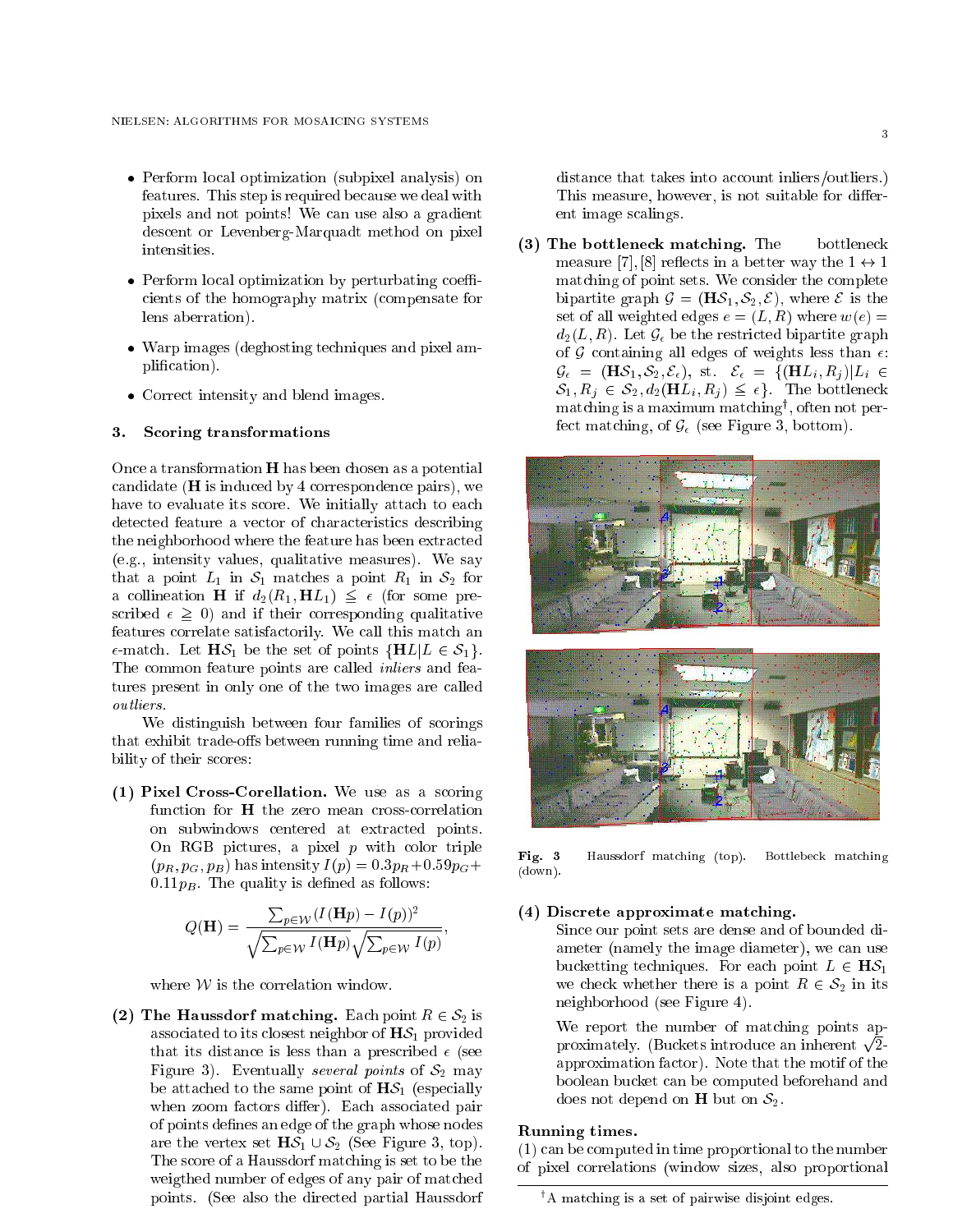Boolean bucketted motif



Fig. 4 Boolean bucket on set  $S_2$ : grey buckets are marked to contain a point of  $S_2$  in their neighborhood.

to the number of features).  $(2)$  can be computed efficiently in  $O(n \log n)$ -time using Voronoi diagrams but is not appropriate for different scalings. (We may use the hardware graphics pipeline as suggested in [9] to accelerate this computation.) (3) requires more processing time; Efrat and Itai [8] using an implicit form of the geometric graph reported nearly  $O(n^{\frac{1}{2}})$ -time algorithm for computing a longuest matching that minimizes the maximum edge length among all matched edges. More precisely, let  $m = |\mathcal{E}_{\epsilon}|$  be the number of edges of  $\mathcal{G}_{\epsilon}$ and  $n = n_1 + n_2$  be the number of vertices. Perfect/maximum matchings in general weighted graph, where one wants to minimize the sum of matched edges, require  $O(n^3)$  time [10] using the so-called Hungarian method. On the other hand, on unweighted bipartite graphs, a maximum matching can be found whenever it exists in time  $O(m\sqrt{n})$  [11]. When considering geometric graphs, i.e., graphs obtained from a geometric scene, Vaidya [12] gave an  $O(n^{\frac{1}{2}})$ -time algorithm for matching two points sets so that the sum of the matched edges is minimized. Considering the  $L_{\infty}$  distance instead of the  $L_2$  distance, Vaidya obtained an  $O(n^2 \log^3 n)$ -time algorithm. Later on, those results where improved by Agarwal et al. [13] to  $O(n^{2+\gamma})$  for any arbitrary small positive  $\gamma > 0$ . Very recently, Efrat and Itai [14] using an implicit form of the geometric graph reported nearly  $O(n^{\frac{1}{2}})$ -time algorithm for computing a longuest matching that minimizes the maximum edge length among all matched edges. Further refinements of their algorithm has been achieved by using dynamic data-structures for fat objects [15]. (See also the work of Heffernan and Schirra [16] for approximation schemes.)

(4) is evaluated in linear time but only gives an approximation of the size of the common point set.

Another classic approach to point set pattern matching, first developed by Huttenlocher et al. [17], is to perform a branch-and-bound strategy on some search space; For example, the coefficients of the matrix coding a planar transformation, define a 4-dimensional space (rotation, translation and uniform zoom). The algorithms start with a given 4d box containing an optimal solution, splits the current box into sub-boxes, kill some of them (those where the current best solution is better than any solution provided by them) and branch on the remaining active sub-boxes. The process stops whenever an "acceptable" solution is found (depends on the required precision). Very recently, those methods have been extended using alignment as in Mount et al. [18] and, Hagedoorn and Veltkamp [19].

To sum up, when scoring transformation H, we first check that we have a large common point set using  $(4)$ . If so, we refine the score by using either  $(2)$  or  $(3)$ depending on the zoom factor of H. Finally, we spend more time computing the score by applying (1) for the remaining transformations.

In the following section, we focus on how to report a pool of candidate transformations in which our solution is likely to be.

# 4. Geometric filtering

The basic idea of *geometric filtering* is to constrain the properties of feature matchings. We can input geometric constraints like zoom value (e.g., in range  $[\frac{1}{4}, 4]$ ) and rotations (e.g., between  $[-60 \deg, 45 \deg]$ ), and a precision tolerance  $\epsilon$  (each feature can be moved into a ball centered at it of radius  $\epsilon$ ). Loosely speaking, we are interested in finding *large common point sets*, that is a set of transformations that match at least a number of points greater than a given threshold. (For example if we want to recover the epipolar geometry, we may ask for at least 7 matching pairs of points). We do not choose a largest common point set because of matching artefactsy but it is very likely that our transformation lies in the ones matching large point sets.

If no value of the threshold of the size of a large common point set is given, the system can estimate it in order to run into given time bounds. For any planar transformation  $T$ , we associate a characteristic vector  $v(T) = (zoom(T), angle(T))$ , where  $zoom(T)$  is the zoom value of T and  $angle(T)$  is the rotation angle from the  $x$ -axis. The algorithm can report lexicographically the transformations  $T_1, T_2, ...$  (that is such that  $v(T_1) \geq v(T_2) \geq \ldots$  so that two job processes can run simultaneously: (1) reporting potential transformations (2) scoring the transformations and determining if a plausible transformation has been found so far.

Let  $\alpha$  be the percentage of points required to match up to an absolute error  $\epsilon$  (that is max $\{[\alpha|\mathcal{S}_1|], [\alpha|\mathcal{S}_2|\}$ ) points at least). Parameter  $\alpha$  is useful in practice since it reflects the perspective distribution of common feature points, *inliers*, and possibly occluding parts (hidden features or outliers). For example, a 50% overlap

<sup>&</sup>lt;sup>†</sup>We mean that the transformation exhibiting a largest common point set may not necessarily be the one being used for mosaicing the images. However the mosaicing transformation matches large common point sets.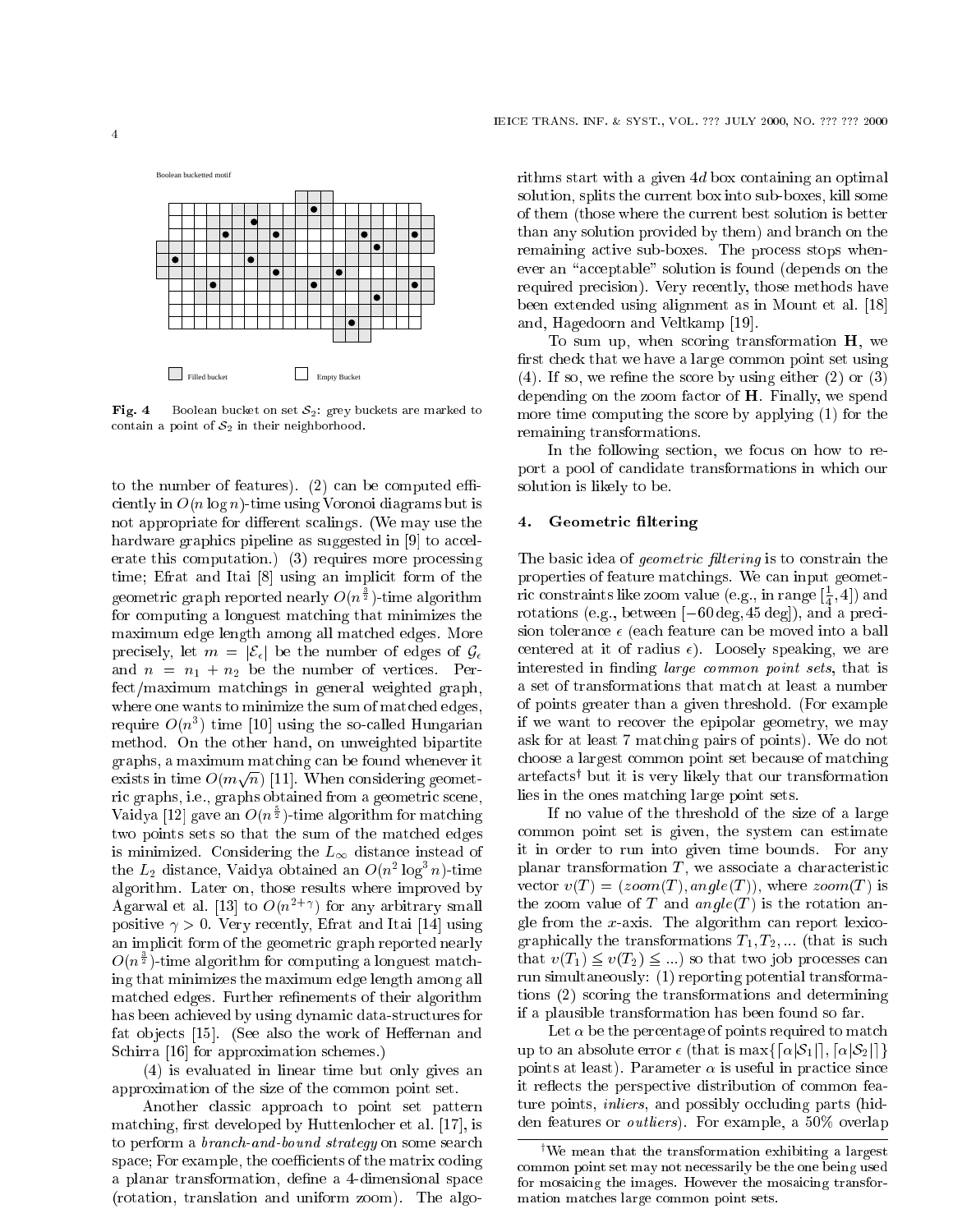| $\alpha/k$ |     |      |       | 4      |         |
|------------|-----|------|-------|--------|---------|
| 0.15       | 6.1 | 55   | 327.9 | 1199.3 | 13238.3 |
| 0.20       | 7.2 | 26.4 | 77.1  | 689.6  | 18586.1 |
| 0.35       | 2.9 | 8.4  | 19    | 59.5   | 321.4   |
| 0.5        | 2.1 | 37   | 7.8   | 25.6   | 30.7    |
| 0.60       | 1.7 | 2.7  | 5     | 12.2   | 14      |
| 0.75       | 1.4 | 2    | 2.2   | 3.5    | 4.2     |

**Table 1** Number of times,  $l$ , that the program enters the while **Loop** before infinity a good tuple  $\mu \geq \kappa \geq 0$  which defines an  $(\alpha, \epsilon)$ -match. We used the pseudo-random generator drand48().

at constant zoom with 50% of outliers of  $n = 40$  point features, will match around 10 features (ie.  $\alpha = 0.25$ ). We are looking for a  $(\alpha, \epsilon)$ -match, i.e. a transformation **H** that matches at least  $\alpha n$  points up to some error tolerance  $\epsilon$ .

| Algorithm 1 The core selection algorithm                                      |  |  |  |  |  |
|-------------------------------------------------------------------------------|--|--|--|--|--|
| 1: $H = Id$                                                                   |  |  |  |  |  |
| 2: while not found a $(\alpha, \epsilon)$ -matching homography <b>H</b>       |  |  |  |  |  |
| do                                                                            |  |  |  |  |  |
| Choose r points $S'_1$ from $S_1$<br>3.                                       |  |  |  |  |  |
| Draw at random a k-tuple $\mathcal{P}_1$ from $\mathcal{S}_1'$<br>4:          |  |  |  |  |  |
| while not STOP do<br>5.                                                       |  |  |  |  |  |
| Draw at random a k-tuple $\mathcal{P}_2$ : $k =  \mathcal{P}_2 $ points<br>6. |  |  |  |  |  |
| of $S_2$                                                                      |  |  |  |  |  |
| (* We use geometric FILTERING $*)$<br>7.                                      |  |  |  |  |  |
| for all permutations $\mathcal{P}'_2$ or $\mathcal{P}_2$ do<br>8.             |  |  |  |  |  |
| Compute the homography $H$ that perfectly<br>9.                               |  |  |  |  |  |
| matches tuple $\mathcal{P}_1$ to tuple $\mathcal{P}_2'$                       |  |  |  |  |  |
| if $S'_1$ is a $(\lambda, \epsilon)$ -match in $S_2$ then<br>10:              |  |  |  |  |  |
| if $S_1$ is a $(\alpha, \epsilon)$ -match in $S_2$ then<br>11:                |  |  |  |  |  |
| if the characteristics of matched points<br>12:                               |  |  |  |  |  |
| correlate satisfactorily then                                                 |  |  |  |  |  |
| $S$ TOP<br>13.                                                                |  |  |  |  |  |
| end if<br>14:                                                                 |  |  |  |  |  |
| end if<br>15.                                                                 |  |  |  |  |  |
| end if<br>16:                                                                 |  |  |  |  |  |
| end for<br>17:                                                                |  |  |  |  |  |
| end while<br>18:                                                              |  |  |  |  |  |
| $19:$ end while                                                               |  |  |  |  |  |

Let k be the number of features required in  $S_1$  and in  $S_2$  for computing a basic transformation that perfectly matches pair by pair these  $2k$  features (edges, corners, triple junctions, etc.). Using corners, we have k set to 4. Since we know that a signicant proportion of points in  $S_1$  will  $\epsilon$ -match, choosing at random a k-tuple  $\mathcal{P}_1$  and computing all induced homographies with all other k-tuples of  $S_2$  will lead to the more efficient (by a square root factor) Monte-Carlo algorithm. Table 1 shows experimentally the number of times we loop before finding a good  $k$ -tuple (independent of  $n$ using the pseudo-random generator drand48()).

The originality of our method consists in filtering the potential tuples  $\mathcal{P}_2$  by considering metric con-

straints imposed by the selection of  $\mathcal{P}_1$ . We call it geometric puttering and it and it allows both it all  $\mu$  control and it allows ory to speed up the algorithm significantly. For sale  $\mathcal{A}$ simplicity, let us assume that we look for a translation and a rotation matching features of  $I_1$  into  $I_2$ . Each detected feature point p lies in a ball  $\mathcal{B}(p,\mu)$ . We set = 4 in order to take into account the fuzziness of our features. Let  $p$  denote the  $v$ isual feature point that our feature extraction algorithm have approached by  $p \, (p \in \mathcal{D}(p, \mu))$ . Given any two feature points, we have  $|u_2(p_1, p_2) - u_2(p_1, p_2)| \ge 2\mu$ . Let  $L_1, L_2 \in \mathcal{S}_1$  be corner points in image  $I_1$  (resp. image  $I_2$ ) that have been drawn randomly. Assuming uniform scaling factor, instead of comparing  $(L_1, L_2)$  to all pairs  $(R_i, R_j)$ , we choose for every point  $R_i \in S_2$  as candidate for the second point  $R_i$ , all the points inside the ring whose center is  $R_i$  with minimum circle  $\mathcal{B}(R_i, d_2(L_1, L_2)-2\mu)$ and width  $4\mu$  (see Figure 5). This can be done easily using buckets (as depicted in Figure 5) and extend naturally to zoom ranges and angle sectors. We balance the preprocessing time of building the buckets with the processing time of querying it according to the intrinsic difficulty of the point set (see  $[1]$  for details). The idea depicted in Figure 8 is that we can count possibly faster than reporting points inside the annuli query. Therefore we can adapt the size of the buckets in order to accomodate the batched ring queries faster. Indeed, loosely speaking, having a too fine bucket costs much preprocesing time but answer queries quickly, while having a coarse-sized bucket is fast to build but queries take more time as illustrated in Fig 8.



Ring and sector queries on a bucket. A query behaves  $Fig. 5$ as a graphics filling procedure, starting from an initial bucket contained in the geometric ring and examining step by step all the neighbors inside the geometric query until none are left.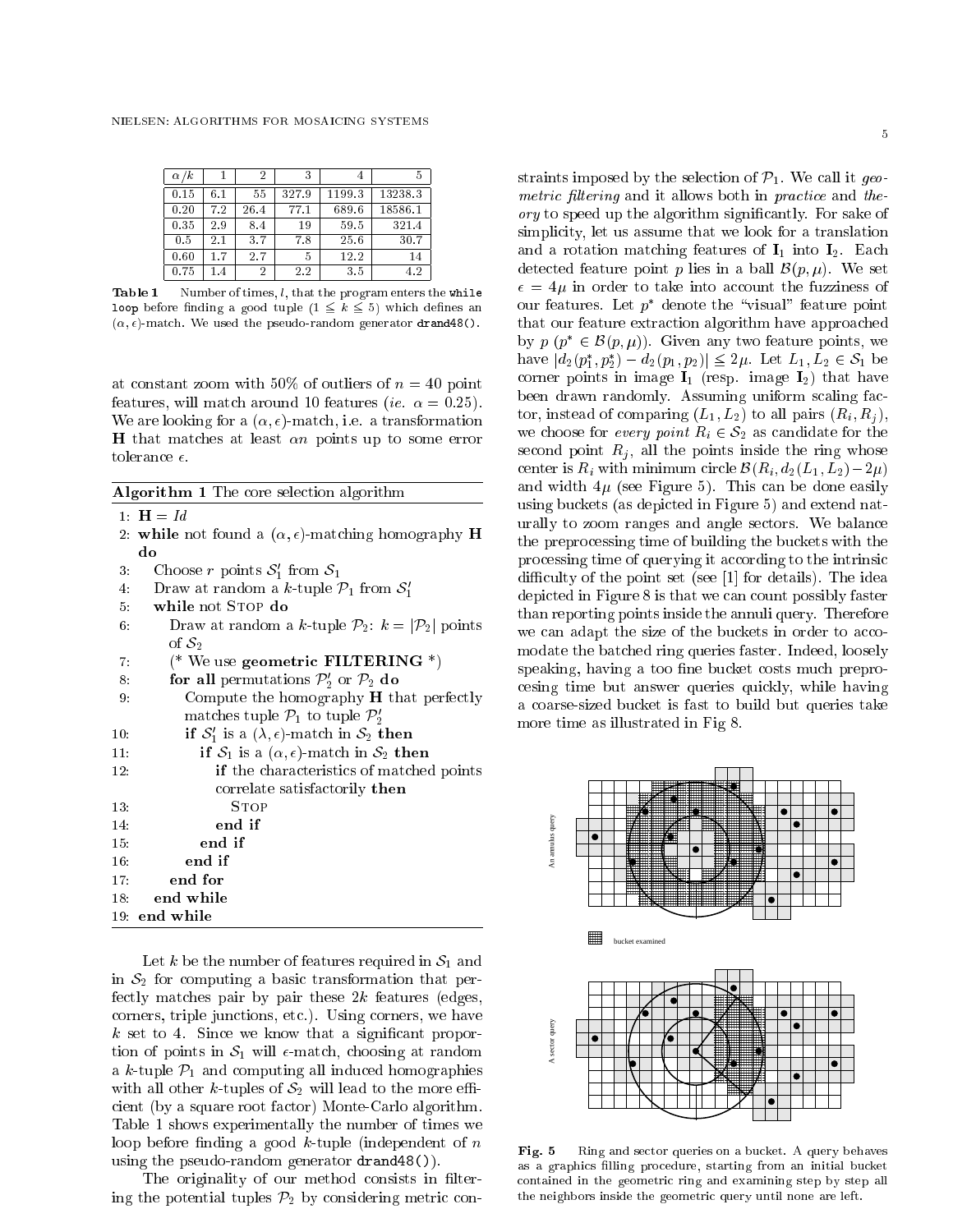In the ideal case where the feature extraction algorithm ensures that  $p = p$  for all features, we avoid testing all the  $\binom{n_2}{2}$ pairs. Indeed, the maximum number of "unit" distances defined by a collection of points is in between  $\Omega(n^{1+\frac{c}{\log\log n}})$  and  $O(n^{\frac{4}{3}})$ , where c is a constant. Erdös conjectured that the  $\Omega(n^{1+\frac{c}{\log\log n}})$  bound is tight. This conjecture is related to the self similarity of a point set and arithmetic properties.

We notice that we avoid testing most of the pairs (for example with  $n_1 \simeq n_2 = 1000$  we skip more than 99% of the pairs). Geometric ltering is rather a general paradigm than some queries on rings. We may therefore extend this approach by tailoring it to the space of transformation and feature types. We may also increase  $k$  so that for example we require at least 5 matching points. (We compute the homography that minimizes the pairing error.) Figure 6 illustrates the query for  $k = 3$  points for a planar transformation.



Fig. 6 Looking for at least 3 matching points by querying. The bold regions indicates possible locations of the third point  $R_3$  in  $S_2$  given already two selected features  $R_1, R_2$ .

The other natural way to randomize, as already noticed by Irani and Raghavan [20] (for alignment and geometric hashing problems), is to avoid testing the entire set  $S_2$  but rather test only a subset of it, of size r. One way to proceed, is to select at the very beginning a subset  $\mathcal{O}_1$  of  $\mathcal{O}_1$  of size r and for each rigid perspective transformation test whether  $\lambda r$  points of  $\mathcal{S}_1$  match  $\mathcal{S}_2$ (thru H). If there exists such a transformation that provides  $\lambda r$  matching points, we test all of the  $n_1$  points. ivotice that the subset  $\mathcal{O}_1$  may match locally several times in  $S_2$ . We will denote by s the maximum number of times that  $\mathcal{O}_1$  can match in  $\mathcal{O}_2$ . That is s accounts for the maximum number of distinct collineations that produces a  $(x, \epsilon)$ -match of  $\mathcal{S}_1$ .

In practice, <sup>s</sup> is very small and relates to the selfsimilarity [20] of a point set. Putting it all together, we get the probability of failure to report a transformation when it exists after the *i*th iteration bounded as follows:

$$
Pr(Failure) \leq \left( (1 - \alpha^{k}) + \exp(-\alpha (1 - \lambda)r) \right)^{k}.
$$

As a corollary, for any  $\alpha > 0$ , we can appropriately choose  $\lambda$ , r and i such that the algorithm will fail with

| <b>SONY</b>            |                                  | Quit<br>Still Image Mosaic V1.0 |                               |           |  |  |
|------------------------|----------------------------------|---------------------------------|-------------------------------|-----------|--|--|
| Adjust<br>Collineation | Animation<br>Display             | 3D tools                        | Suggests points<br>File       | About     |  |  |
| Compute<br>Homography: | Optimize<br>Determinant 1.417288 | Reset<br>Refine                 | Mask length<br>Lattice step 5 | 120       |  |  |
| 1.177525               | 0.025843                         | $-180.361277$                   | Subpixel                      | $\vert$ 4 |  |  |
| $-0.078180$            | 1.231956                         | $-57.315875$                    | Common                        | 783       |  |  |
| $-0.000164$            | 0.000018                         | 1.000000                        | Quality                       | 0.092846  |  |  |

Fig. 7 User interface for the XSTILL system.

probability at most  $\frac{1}{2q}$  by only multiplying the overall cost by  $O_{\lambda,\alpha,r,k}(q)$ . We use this system with  $k = 2$  (and around 6 pixels). Once a rough planar transformation is found, we label inliers/outliers and compute the homography that minimizes the pairing of corresponding inliers (using for example Kanatani's approach [21]).



Adjusting the width of a bucket. (Top) a  $4x4$  bucket Fig. 8 used to report a superset of size 40 points containing the 7 points inside a geometric ring. (Bottom) After a refinement, a 8x8 bucket used to report a superset of size 14 points containing the 7 points inside a geometric ring.

We can implement easily the Haussdorf matching as follows: we first build a Voronoi diagram on points of  $S_2$  in  $O(n_2 \log n_2)$  time [22]. Then, whenever we want to check for a  $(\alpha, \epsilon)$ -matching, we make  $n_1$  queries inside the Voronoi diagram for a total cost of  $O(n_1 \log n_2)$ . Therefore, under the Haussdorf matching, it costs  $O(\mathcal{F}_k(n_2)r\log n_2+sn_1\log n_2),$  where both s and  $\mathcal{F}_k(n_2)$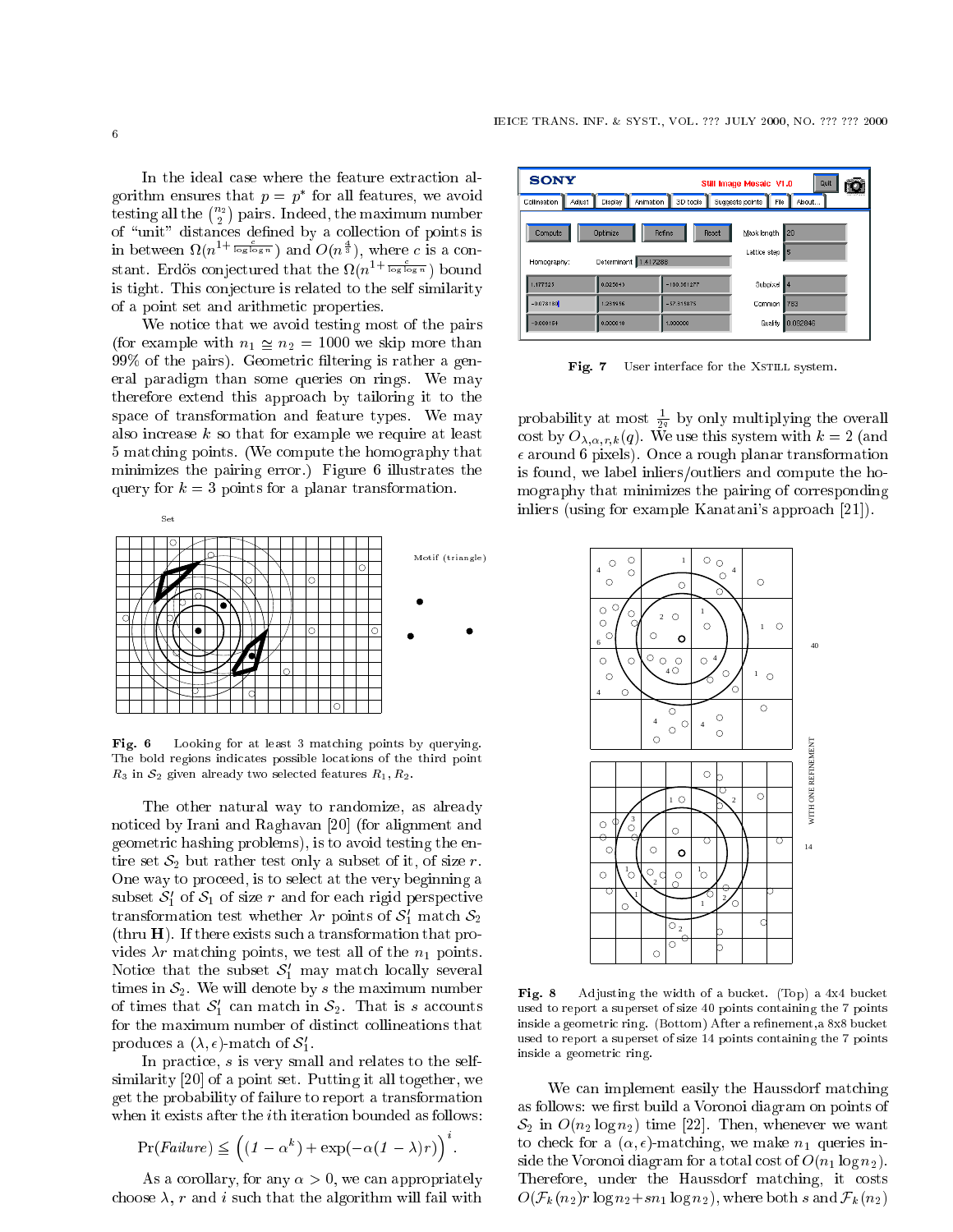$(n_2)$ . In proposition the bottleneck is a bottleneck in the bottleneck in the bottleneck in the bottleneck in the bottle matching is more costly. Effective in the Italian and Italian and Italian  $\mathbb{R}$ ,  $\mathbb{R}$ posed an interative  $O(n_2 \log n_2 + n_1^2 \log n_2)$ -time algorithm to determine whether there is an  $(\alpha, \epsilon)$ -matching or not. Using their algorithm as the test procedure, . .  $\mathcal{F}_k(n_2)(n_2 + r^{\frac{3}{2}}) \log n_2 + s n_1^{\frac{1}{2}} \log n_2$  time randomized algorithm.

## 5. Deghosting

In practice, it is difficult to take still digital snapshots while maintaining the position of the optical center fixed without tripod  $(id., \text{ only rotating around the opti-}$ cal center). Therefore the mapping of  $I_1$  onto  $I_2$  is only approximated by a noisy homography (parallax errors). One way to cope with this problem is to compute a Delaunay triangulation of the features that match  $S_1$  and  $S_2$  (inliers). (If segments are part of the feature sets, we may ask for a constrained Delaunay triangulation.) Also, we can compute the epipolar geometry and, once the fundamental matrix coding the 3d translation, rotation and scales between the two images is known, each triangle of the triangulation of  $I_1$  maps onto a corresponding triangle of  $I_2$ . The induced transformation between  $I_1$  to  $I_2$  is then computed piecewise. However, we have not implemented this scheme since our purpose was to focus on pattern matching for image registration problem.

#### 6. 6. Performance of the system

The system Xstill has been implemented on Linux OS using gnu  $C++$  compiler and is about 10K lines of code. The program handles bundles of images as well and the user interface allows the user to possibly interact/set appropriate parameters (see Figure 7). We describe below experimental data. We use drand48() as a pseudo-random number generator (vs. true random generator for theoretical analysis). The reported values are sub jective since it does depend on the image data set. (Indeed since our method is based on pattern matching, it is nontrivial to establish the pertinence of the extracted feature points with the information contained in the image!)

On a pentium II MMX, with  $n_1 = n_2 = 50$ ,  $\epsilon = 2\%$ of image lengths and  $\alpha = 50\%$ , at constant zoom, the deterministic algorithm takes 1.77sec and test 0:83% of the possible planar transformations. The randomized algorithm takes 0.01sec and test 0:0075% of the possible transformations. At zoom factor 2, the deterministic algorithm selected 3:8% of the transformations in 7.8sec while the randomized algorithm examined 0:07% in 0.17sec. At zoom 4, in 9.8sec, we looked at 4:75% of the possible transformations, compared to a bare 0.3sec for the randomized algorithm that looked at 0:14% of the possible transformations. For larger zoom values,



Mosaicing of two images (zoom=2, rotation=67 deg) Fig. 9 (with  $\epsilon = 6$  pixels and  $n = n_1 = n_2 = 35$ ).

the percentage of inliers tend to decrease quickly because feature extractors become less reliable. Also, it is an open problem to find a 'worse' configuration of the features (related to Erdös' conjecture). Once the homography has been found the overhead for warping and blending images is typically around 1 or 2 seconds.

# 7. Ongoing research

For large zoom values (greater than 4), the detected features are not that precise (parameter  $\epsilon$ ) and the induced homographies are noticeably unstable. Moreover, the greater the zoom value, the larger the point set size  $n$ , and the slower the system. In practice, we would also like to detect parts that have been static (ie., the background) from the ones which have dynamically changed (eg., pictures taken with people walking in an exhibition hall, etc.).

Our paradigm can be used as well for tackling various other problems (like merging 3d depth data sets obtained from range finding or active vision). Some fundamental problems linked to the large common point set solver are symmetry, congruency and similarity of point sets. Any improvement of those core algorithms may deliver faster guaranteed pattern matching algorithms, and provide a wider use of feature-based mosaicing.